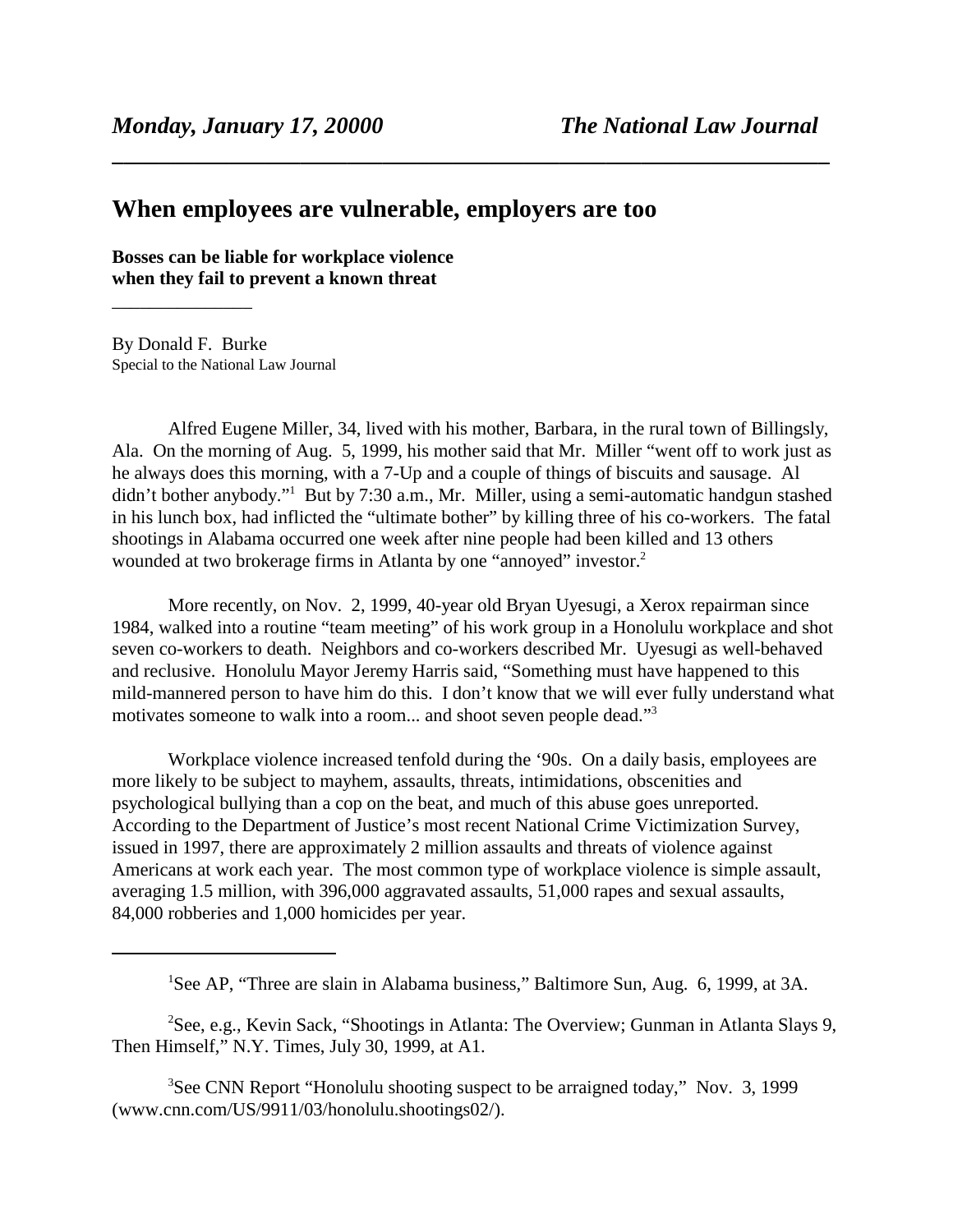Potential employer liability for workplace violence is well-established, and juries tend to be generous with their awards. Most employers believe that state workers' compensation statutes provide the exclusive relief for injuries arising out of an individual's employment. But courts across the country are carving out exceptions to this exclusivity rule by establishing and rapidly evolving an intentional-tort exception to workers' compensation claims.

An intentional-tort theory becomes applicable when the nature of an injury does not arise "by accident" within the employment setting. Employer liability for third-party actions occurs when the employer does not act to prevent or eliminate a known threat. Once the intentional-tort exception has been alleged, an injured employee can proceed under a variety of common-law theories, including a voluntary assumption of a duty to protect, negligent security, negligent failure to warn, negligent hiring, negligent retention, negligent supervision and other potentially expensive torts, on which there is no financial cap.

## The verdict is being appealed.

An employer will be in a much better position to defend itself in a suit involving workplace violence if it can demonstrate that, at the time of the violent incident, it had adopted and implemented a violence-prevention program. More important, such programs can save lives.

The same organization that gave rise to the most widely used euphemism for workplace violence–the U.S. Postal Service–is now safer than the average workplace since its adoption six years ago of a zero-tolerance policy for violence. The U.S. Postal Service has teams in 85 districts around the country trained to assess any threats of violence that may arise. A focal point of its program is employee preparedness–formulating a plan of action before something happens. Today, the Postal Service is probably the worst place to make a violent comment or even a violent wisecrack because such a remark will be taken seriously all the way to the top, and management will act.

## Workplace Crises Plan

The fundamentals of a no-nonsense violence-prevention or crises program are:

- Issue a formal statement that the company is concerned about violence in society that may filter into the workplace, and that the company intends to take immediate action to provide a safe and healthful work environment.
- Set zero tolerance for violent words and acts in the workplace.
- Encourage employees who experience or witness workplace violence immediately report it to a designated management official.
- Take prompt remedial action up to and including discharge against any employee who engages in any threatening behavior or acts of violence, with security or policy protection available at the termination and afterward.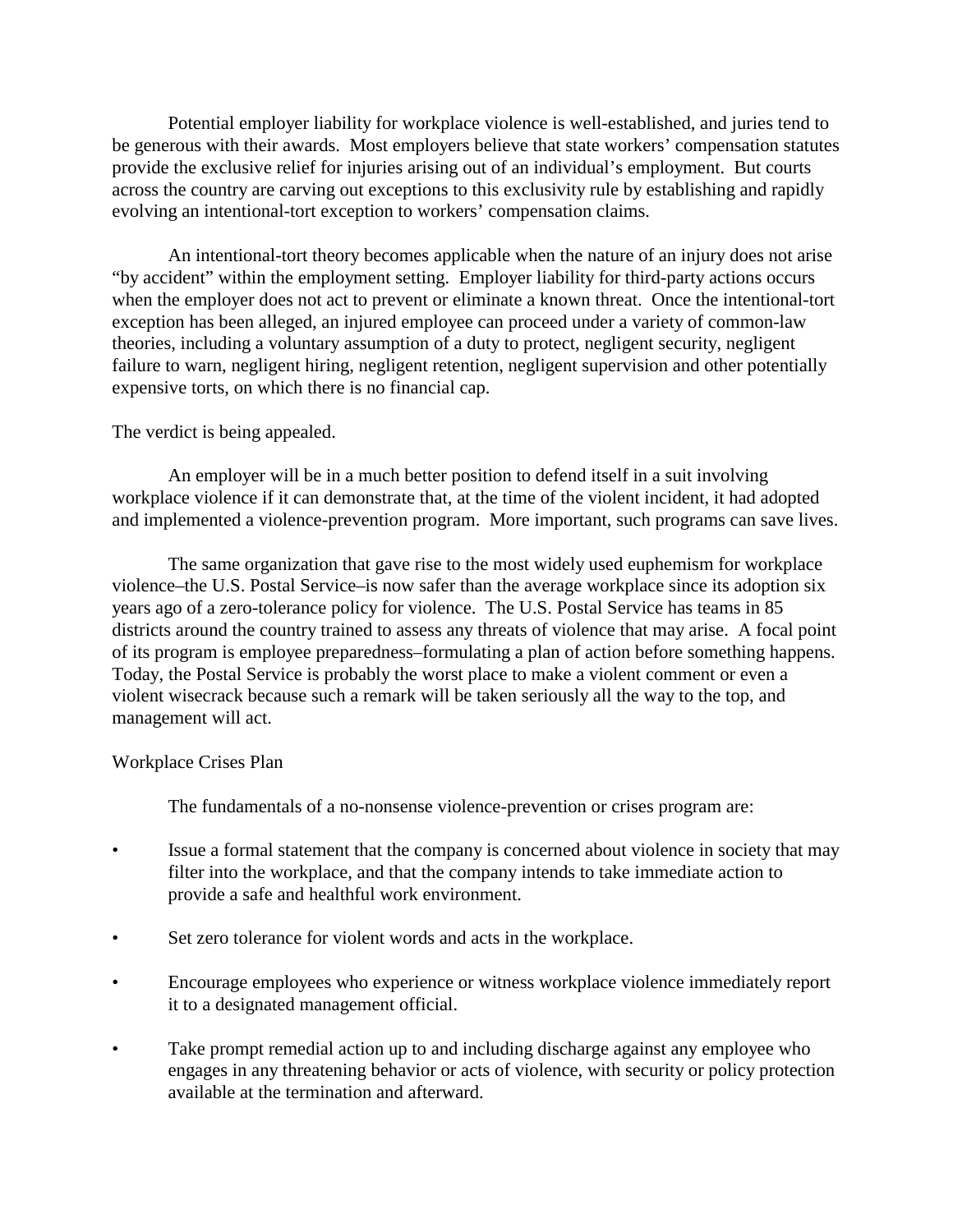- Assure that no reprisals are taken against employees who report or experience workplace violence.
- If customers or visitors engage in violent or potentially violent behavior, notify law enforcement personnel or security immediately.
- Make clear that zero tolerance extends to firearms or other weapons on the employer's premises.
- Make use of referrals to the company's employee assistance program of anyone who displays a violent tendency or aggressive behavior, or who makes offensive comments or remarks.
- Introduce more comprehensive background screening for applicants because the best predictor of future violence is past violence.
- Instruct employees in techniques that enable them to recognize conduct likely to lead to violent behavior.
- Consider using employee surveys to identify risks and suggest how security measures can be improved.
- If practical, designate a treat-assessment team–comprising representatives of senior management, security, operations, human resources and other vital areas–to develop guidelines, evaluate the effectiveness of existing security measures and develop clear goals and objective suitable to the company's size.

Recent shootings are a chilling reminder of the vulnerability of America's workplace. They should be a wake-up call for each employer to be proactive–first, to protect its employees, and second, to protect itself from lawsuits.

## **Duty to Protect**

An employer's duty to protect employees from the criminal acts of third parties arises from the employer's express or implied promise to provide a safe and secure work environment. Once an employer is found to have assumed a duty to provide security, the employer is bound to exercise this duty with reasonable care. Failure to do so creates liability if harm arises. Moreover, the foreseeability of danger, especially in the context of domestic violence, can sometimes even be dispositive against an employer.

For example, in La Rose v. State Mutual Life Assurance Co.,<sup>4</sup> Francesia La Rose's family filed a wrongful-death action against her employer on the basis that the company had failed to protect her adequately after her former boyfriend called her supervisor and said that if

<sup>&</sup>lt;sup>4</sup>No. 9322684 (215<sup>th</sup> District Ct., Harris County, Texas, Dec. 5, 1994).